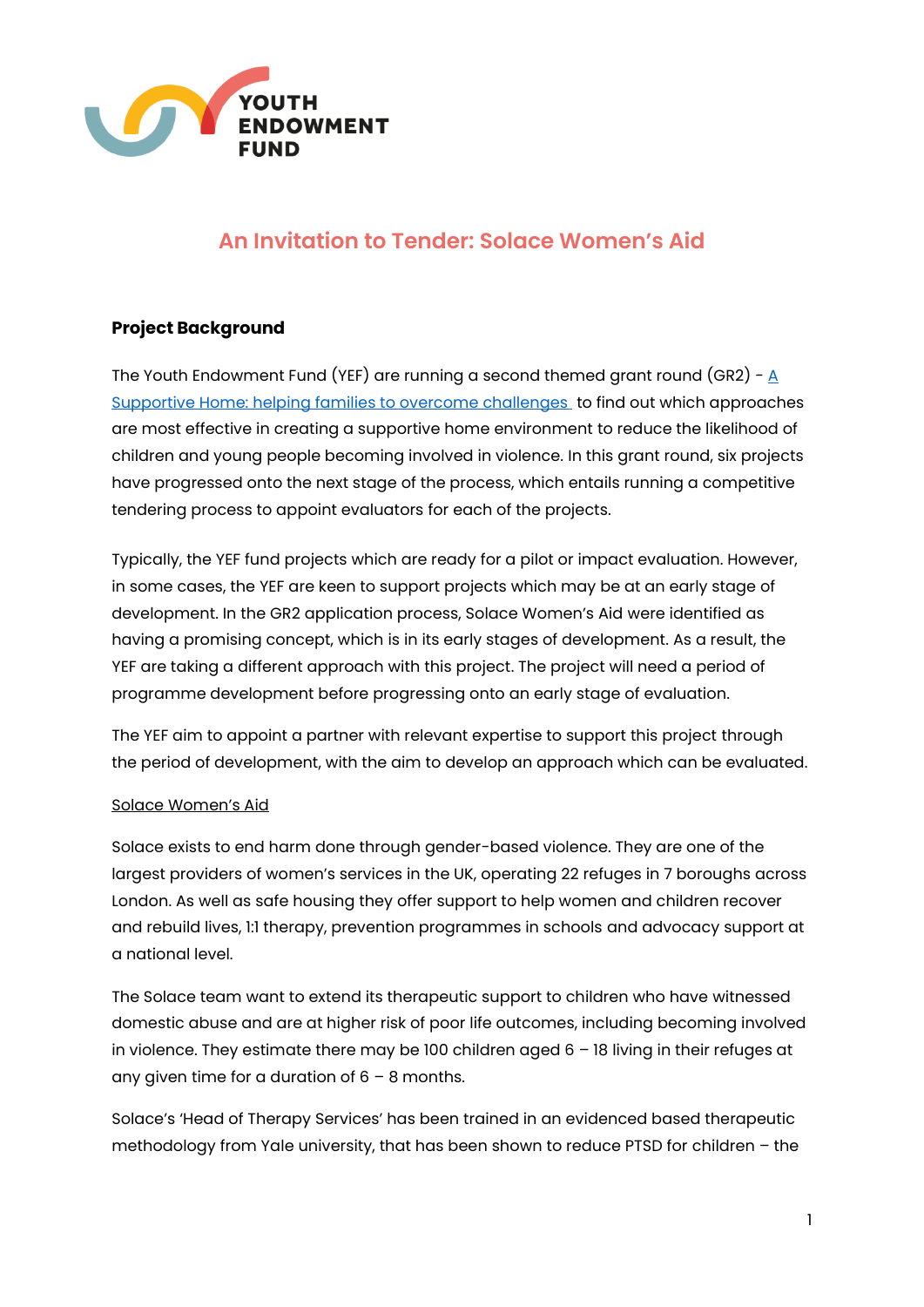

model is named 'Child and Family Traumatic Stress Intervention'. The Solace team are interested in exploring if this intervention can be adapted to the London context and can be delivered to children staying in the refuges.

Although the Solace team have an idea of what programme they may want to deliver, the YEF are keen for experts to advise on the best approach and most appropriate programme for the target group within this context.

### **Proposed support needed and outputs**

The YEF have worked closely with Impetus to understand the support required for this project.

The project objectives would be to produce two main deliverables:

- 1. To identify and adapt a suitable intervention which is fit for purpose for the local context. This will include creating a theory of change suitable for the needs identified within the target population.
- 2. To develop a robust delivery plan to pilot the new service that meets the YEF requirements of a [feasibility study.](https://youthendowmentfund.org.uk/wp-content/uploads/2022/04/2.-YEF-Evaluations-Guidance-Feasibility-studies-April-22.pdf)

YEF would like to appoint an expert to lead on delivering structured working sessions with key staff from Solace to co-produce and then document the theory of change. A key element of this will be considering how the new programme could be integrated into the existing services Solace offer.

Once there is clarity on the theory of change, Solace will need support to develop a delivery plan. This will need to include the practicalities of how the programme will be delivered at the scale proportionate for a feasibility study, including recruitment of staff, which sites to deliver in, etc.

The appointed partner will need to be flexible their approach to meet the needs of the Solace team.

### **Timeline**

The YEF predict this support will take approximately 5 months – involving around 15 days of work. However, submissions with a different timeline and clear justification are welcomed.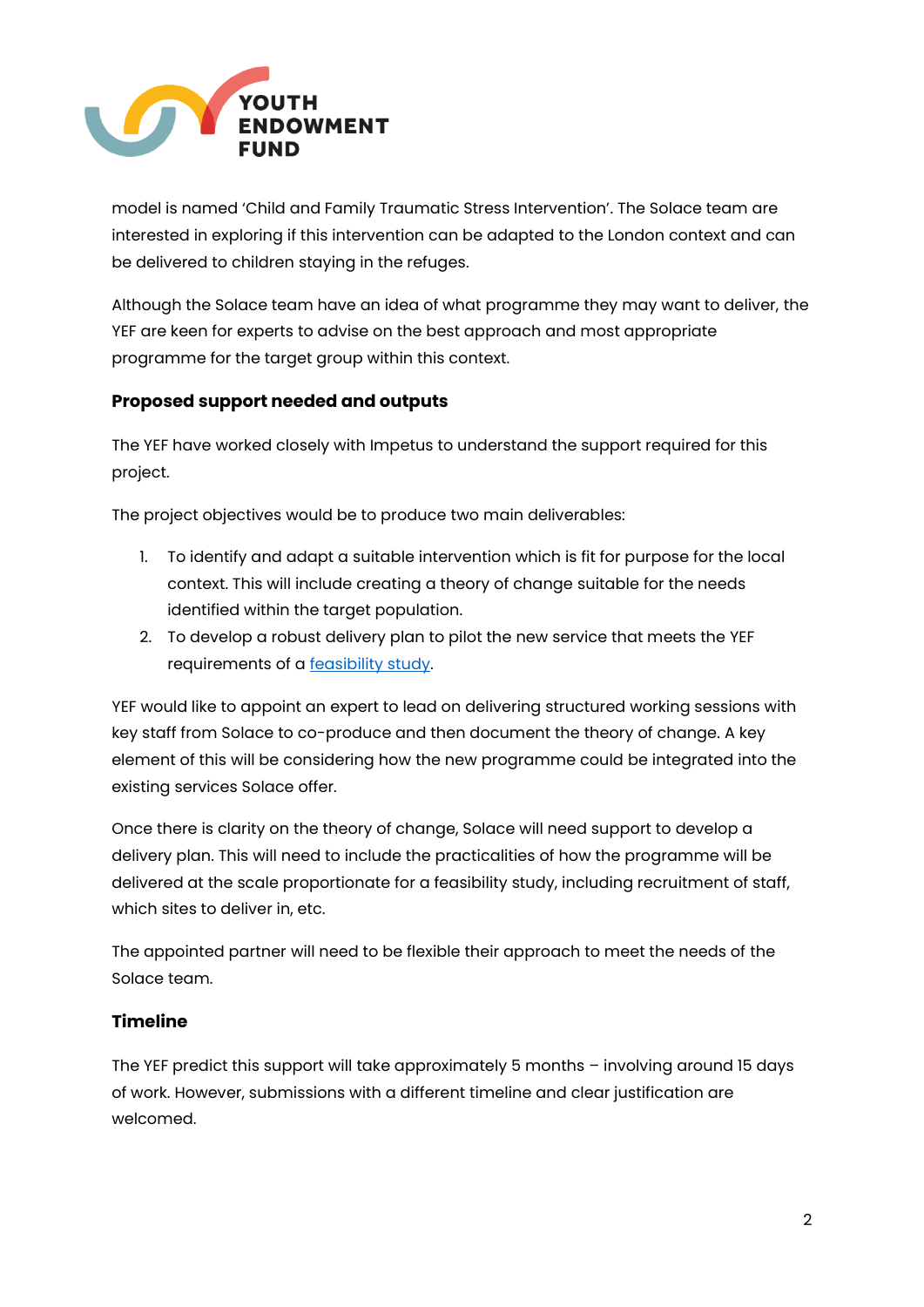

Once an expert is appointed, we are interested in this work commencing as soon as possible.

### **How to apply**

YEF is interested in proposals from individuals/teams with expertise and knowledge of domestic abuse and child therapy, as well as experience in theory of change development.

Proposals should include no more than **2,500 words**. Proposals will be assessed on the following criteria:

- **Capability and relevant experience of the team/expert (40%)** including demonstration of subject expertise and experience of working on similar projects within this context.
- **Approach (50%)** A suitable approach which addresses how the objectives will be met, including key considerations being identified. This should also include the proposed timeline. Annex A shows an approach for facilitating structured workshops. This is just an example, so please submit your own approach.
- **Value for money (10%)** A detailed budget and why this provides good value for money. Please use the YEF budget template – you may need to email the evaluation team inbox to get access to this.

You may attach **relevant** documents to support your application – this will not be included in the word count.

Please email your proposal to [evaluation@youthendowmentfund.org.uk](mailto:evaluation@youthendowmentfund.org.uk) by the **20th of June at 5pm.**